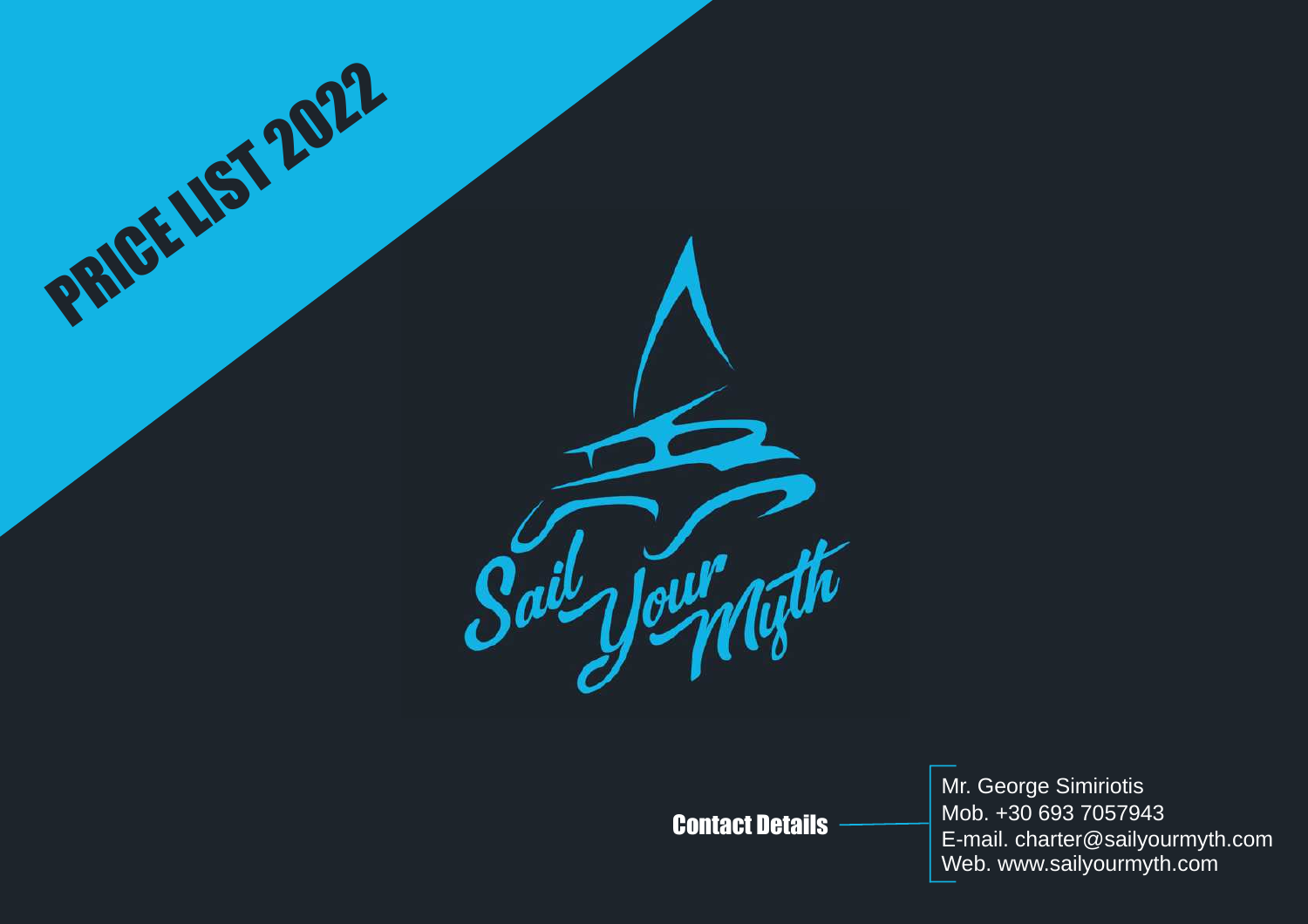

# Sail Your Myth 2022 weekly prices in Euro

| <b>Model</b> | <b>Name</b> | <b>Built Year</b> | <b>Base</b>   | Cab/WC        | Pax | $01/01 -$<br>23/04 | $23/04 -$<br>21/05 | $21/05 -$<br>18/06 | 18/06 -<br>30/07 | $30/07 -$<br>20/08 | 20/08-<br>17/09 | 17/09 -<br>01/10 | $01/10 -$<br>15/10 | $15/10 -$<br>31/12 | <b>Security</b><br><b>Deposit</b> |
|--------------|-------------|-------------------|---------------|---------------|-----|--------------------|--------------------|--------------------|------------------|--------------------|-----------------|------------------|--------------------|--------------------|-----------------------------------|
| Bali 4.8     | Holiday     | 2022              | Athens        | $6+2/6+1$     | 13  | 5.500              | 8.500              | 10.800             | 12.300           | 14.600             | 12.300          | 10.800           | 8.500              | 6.600              | $\overline{\phantom{a}}$          |
| Bali 4.6     | Freedom     | 2021              | <b>Athens</b> | $5 + 1/4 + 1$ | 12  | 5.250              | 7.150              | 8.700              | 10.500           | 12.600             | 10.500          | 8.600            | 7.200              | 5.400              | 4.000                             |
| Lagoon 450F  | Relax       | 2020              | <b>Athens</b> | $4+2/4+1$     | 10  | 4.500              | 6.250              | 7.900              | 9.100            | 10.900             | 9.100           | 7.700            | 6.100              | 4.700              | 3.500                             |
| Lagoon 450F  | Smile       | 2019              | <b>Athens</b> | $4 + 2/4 + 1$ | 10  | 4.500              | 6.250              | 7.900              | 9.100            | 10.900             | 9.100           | 7.700            | 6.100              | 4.700              | 3.500                             |
| Lagoon 450F  | Marmar      | 2015              | <b>Athens</b> | $4+2/4+1$     | 10  | 3.900              | 5.400              | 7.000              | 8.200            | 10.000             | 8.200           | 7.000            | 5.400              | 4.400              | 3.500                             |
| Lagoon 42    | Sea Hawk    | 2020              | Athens        | $4 + 2/4 + 1$ | 10  | 3.600              | 4.900              | 6.300              | 7.700            | 9.300              | 7.700           | 6.300            | 4.900              | 3.900              | 3.500                             |

#### **Charter rates in Euro referring to weekly (7nights / 6days) charter period, including:**

Current VAT at 12%, Agent's commission 20% (calculated on the net prices, having deducted the VAT), Final cleaning, bed sheets & towels (two per person per week), four pillows and pillow cases in each double cabin, mats outside each W/C and in the saloon, first fill for outboard engine, spare bottle of gas, first & last night in Alimos marina, use of yacht with her equipment (generator, air-condition, inverter, electric toilets, photovoltaic panels, VHF, music player, 12 in. GPS, autopilot, echo sounder, speedometer, dinghy, outboard, warm water supply, spray hood, bimini & blankets. The yacht should be re-delivered with full tanks.

#### **Rates do not include:**

Cancellation insurance, Transfers from/to the airport, Boat fuel

#### **Sail Your Myth Discounts**

Minimum standard discount 10%, 2 or 3 weeks charter 5%, boat show discount 5%, Sail Your Myth repeat client 5%. Maximum discount 25%



You can find our updated prices and discounts only in MMK Booking manager.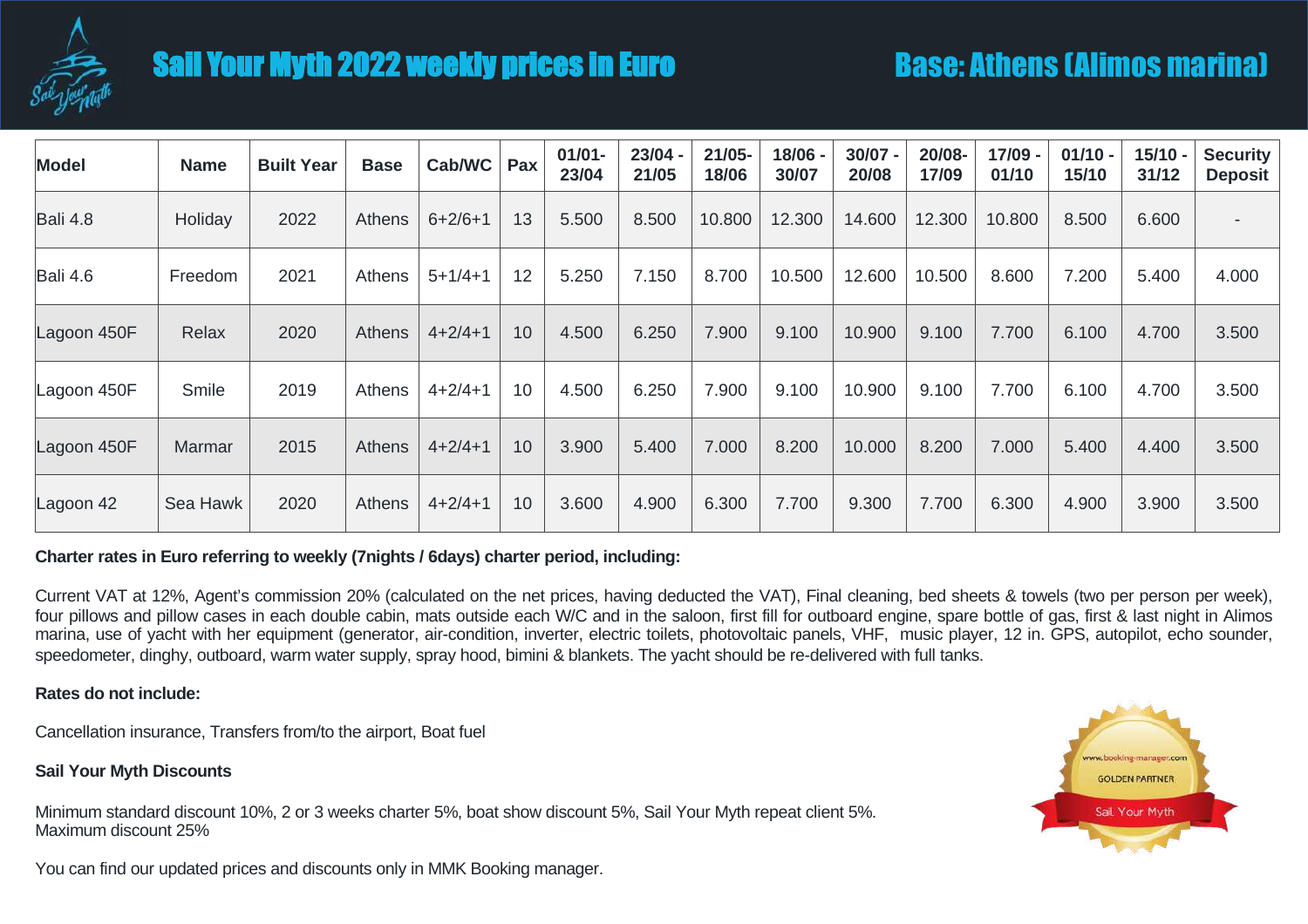

# Sail Your Myth 2022 obligatory & optional extras

### **Optional Services:**

Crew change (only in home port): 200.00€ per booking Beach Towel (per piece): 10.00€ per booking Extra linen (per set): 10.00€ per booking Extra towels (set of 2): 10.00€ per booking Hostess (food of the hostess is extra): 170.00€ per day Cook (food of the hostess is extra): 190.00€ per day Internet Pack (10GB data): 80.00€ per week Extra Junior Life Jackets (per piece): 25.00€ per booking Safety net installed: 260.00€ per booking Safety net not installed: 200.00€ per booking Skipper (food of the skipper is extra): 190.00€ per day Stand Up Paddle: 120.00€ per week Transfer pack up to 14 pax (airport-base-airport): 290.00€ per booking Transfer pack up to 4 pax (airport-base-airport): 90.00€ per booking Transfer pack up to 8 pax (airport-base-airport): 150.00€ per booking

### **Obligatory Services for all boats:**

Dinghy (included): included in the charter price Outboard Engine (included): included in the charter price

### **Obligatory Services for Lagoon 450 & Lagoon 42:**

Standard charter pack [final cleaning, bed sheets & towels (one set per person), first fill for outboard engine, spare bottle of gas]: 300.00€ per booking

### **Obligatory Services for Bali 4.6 & Bali 4.8:**

Standard charter pack [final cleaning, bed sheets & towels (one set per person), first fill for outboard engine, spare bottle of gas]: 350.00€ per booking

### **Refundable Security Deposit**

The amount of the refundable security deposit has to be paid at the base upon embarkation by cash or credit card (Visa and MasterCard only) The client should previously contact his/her bank and ensure the appropriate credit card limit

Should the refundable full security deposit be refused at the time of embarkation, client will be obliged to subscribe the non refundable security deposit reduction.

### **Skippered Charters Refundable Deposit**

For all skippered charters with one of our skippers, instead of r security deposit the charterer has to purchase a deposit insurance with a cost of 200.00€ payable upon embarkation.

### **Days and hours of Embarkation / Disembarkation**

Embarkation: Saturday 17:00.

Disembarkation: Saturday 09:00

**Compulsory** return Friday to the base not later than 18:00, the evening before disembarkation.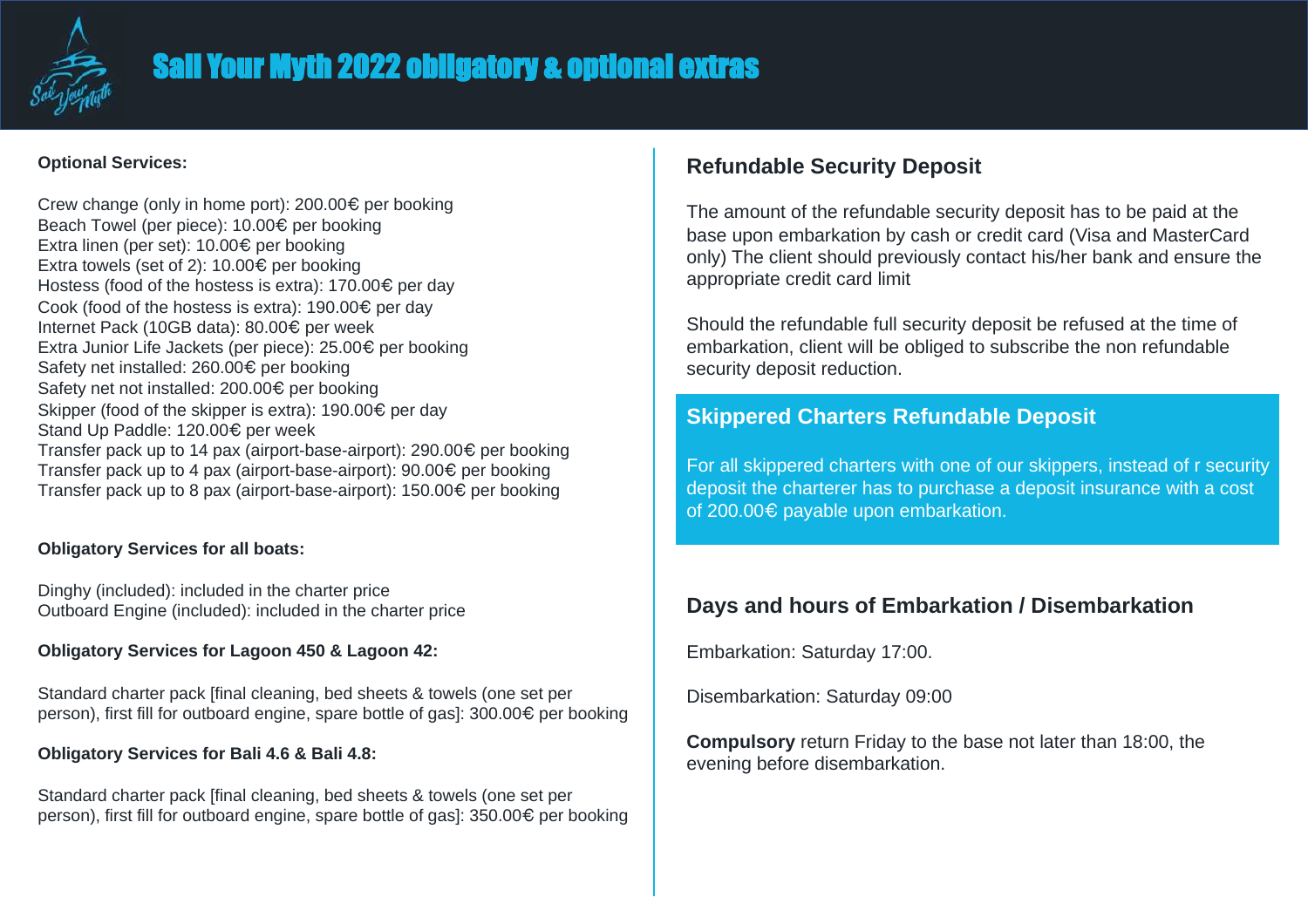

### **Payment Terms**

50%: 10 days after the booking confirmation 50%: 35 days prior to embarkation date

If the second payment is not paid by the date as stated in the booking confirmation without any notice from the agency then Sail Your Myth has the right to cancel the charter without returning the advance payment to the agency.

If the charterer wishes to cancel the charter at any point then the following cancellation policy will apply.

## **Cancellation Policy**

- For bookings cancelled 91 or more days prior to embarkation date full refund, however there is an administration fee applicable of 10% of the charter price.
- For bookings cancelled between 90 and 61 days prior to embarkation, 30% of the total cost of the charter is charged.
- For bookings cancelled between 60 and 31 days prior to embarkation, 50% of the total cost of the charter is charged.
- For bookings cancelled less than 30 days prior to embarkation, 100% is charged.
- As with any vacations, we strongly recommend that your sailing trip be insured against any unforeseen circumstances.

### **Covid-19 Policy**

If any of the two below conditions apply.

1. In case of official travel restriction from/to Greece and from/to charterer's origin country during the period of the scheduled charter.

2. In case of closed borders of Greece or the charterer's origin country during the period of the scheduled charter.

Then every charterer has the 2 following options:

1.. Rescheduling of charter dates is also always an option for every charterer in case of the 2 above conditions apply.

For rescheduling the charter to new dates then Sail Your Myth has to be informed in written at least 35 days before the start date of the charter.

Any price difference (if applicable) will have to be covered by the charterer.

In case of rescheduling the charter dates the payment terms & dates remain the same as per initial booking confirmation.

- No show / withhold of every paid amount.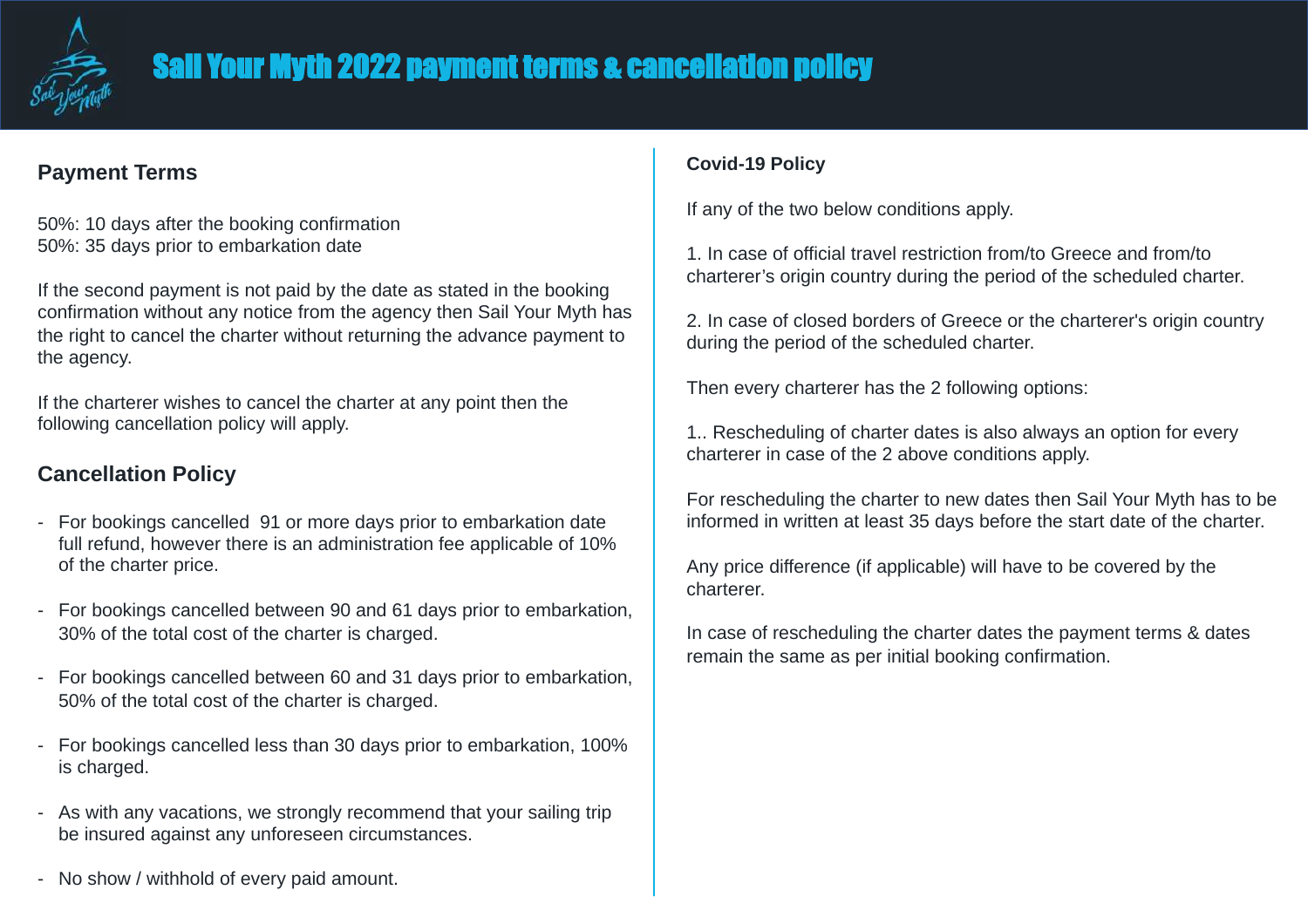

Build Year: 2022 Cabins: 6+2 WC: 6+1 Max Pax: 12







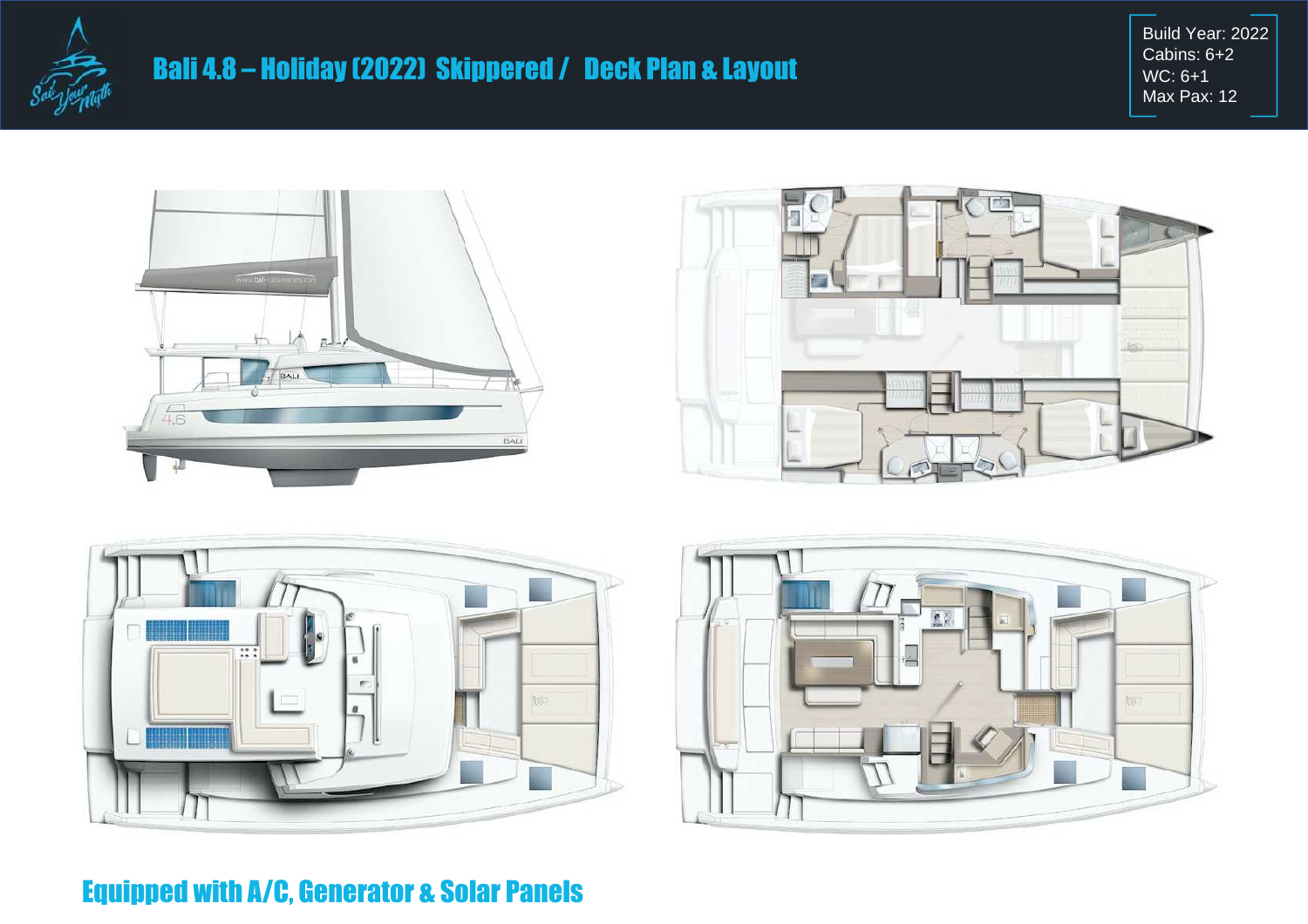

Build Year: 2021 Cabins: 5+1 WC: 4+1 Max Pax: 12







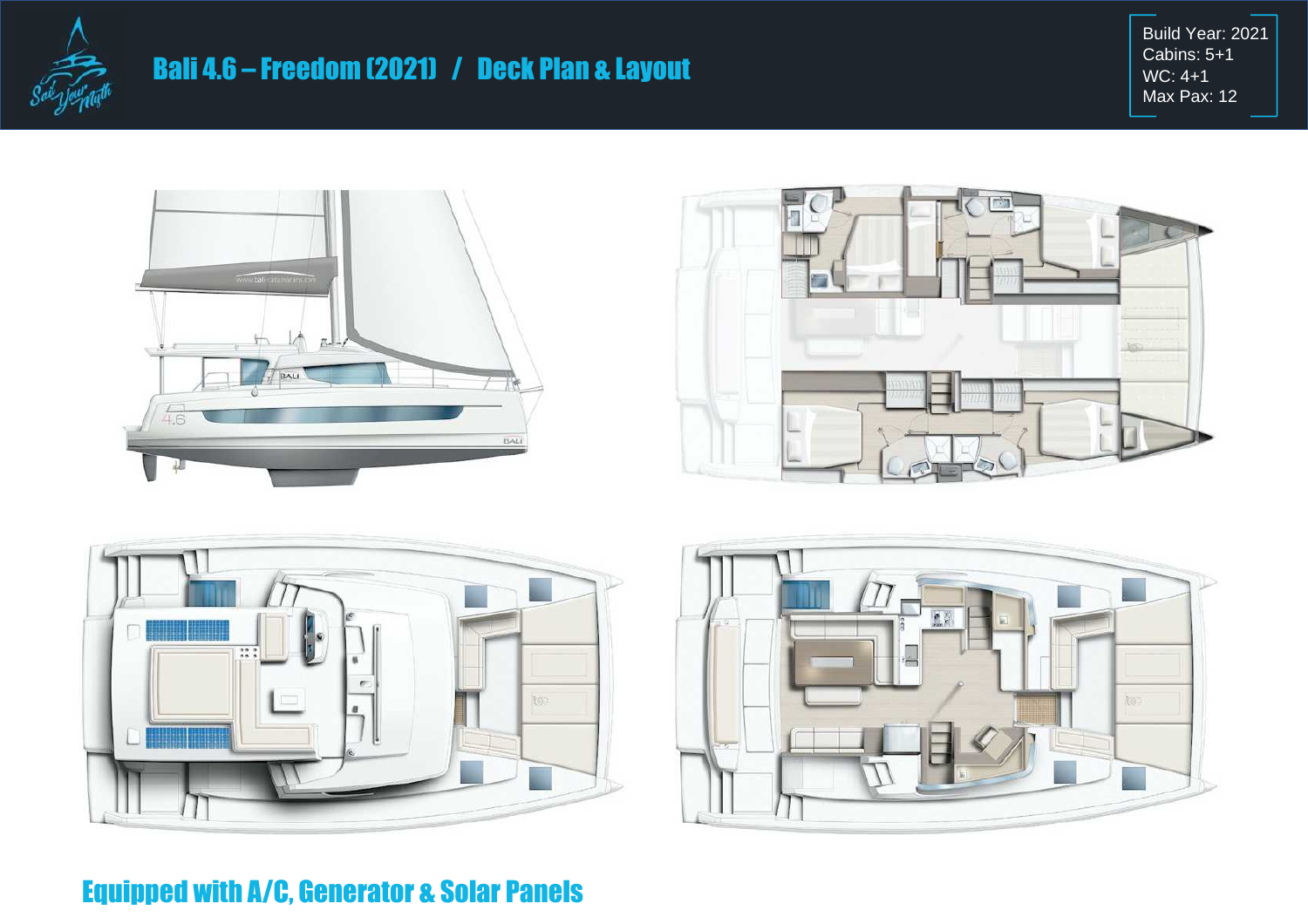

# Lagoon 450F – Relax / Deck Plan & Layout

Build Year: 2020 Cabins: 4+2 WC: 4+1 Max Pax: 10







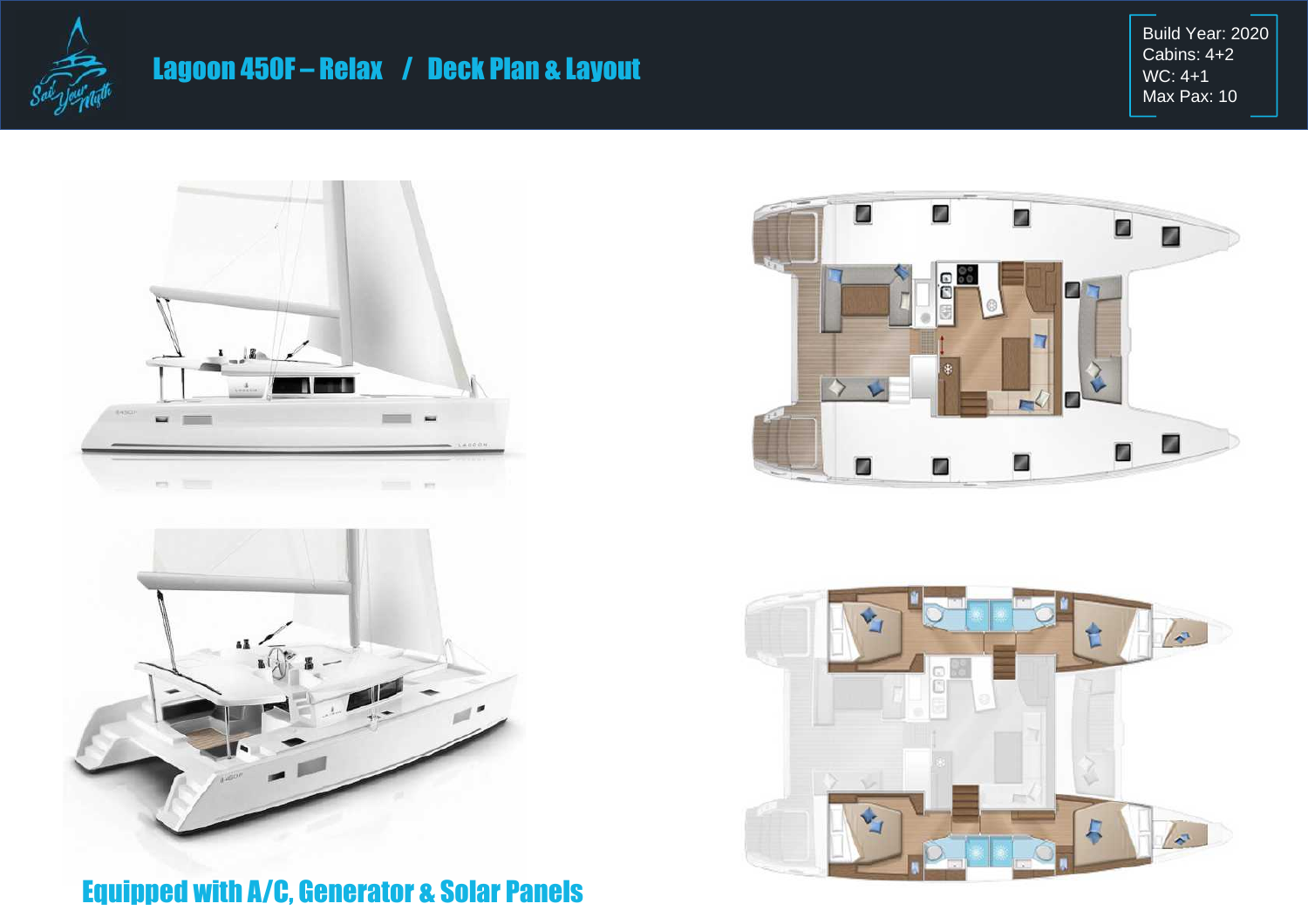

# Lagoon 450F – Smile / Deck Plan & Layout

Build Year: 2019 Cabins: 4+2 WC: 4+1 Max Pax: 10







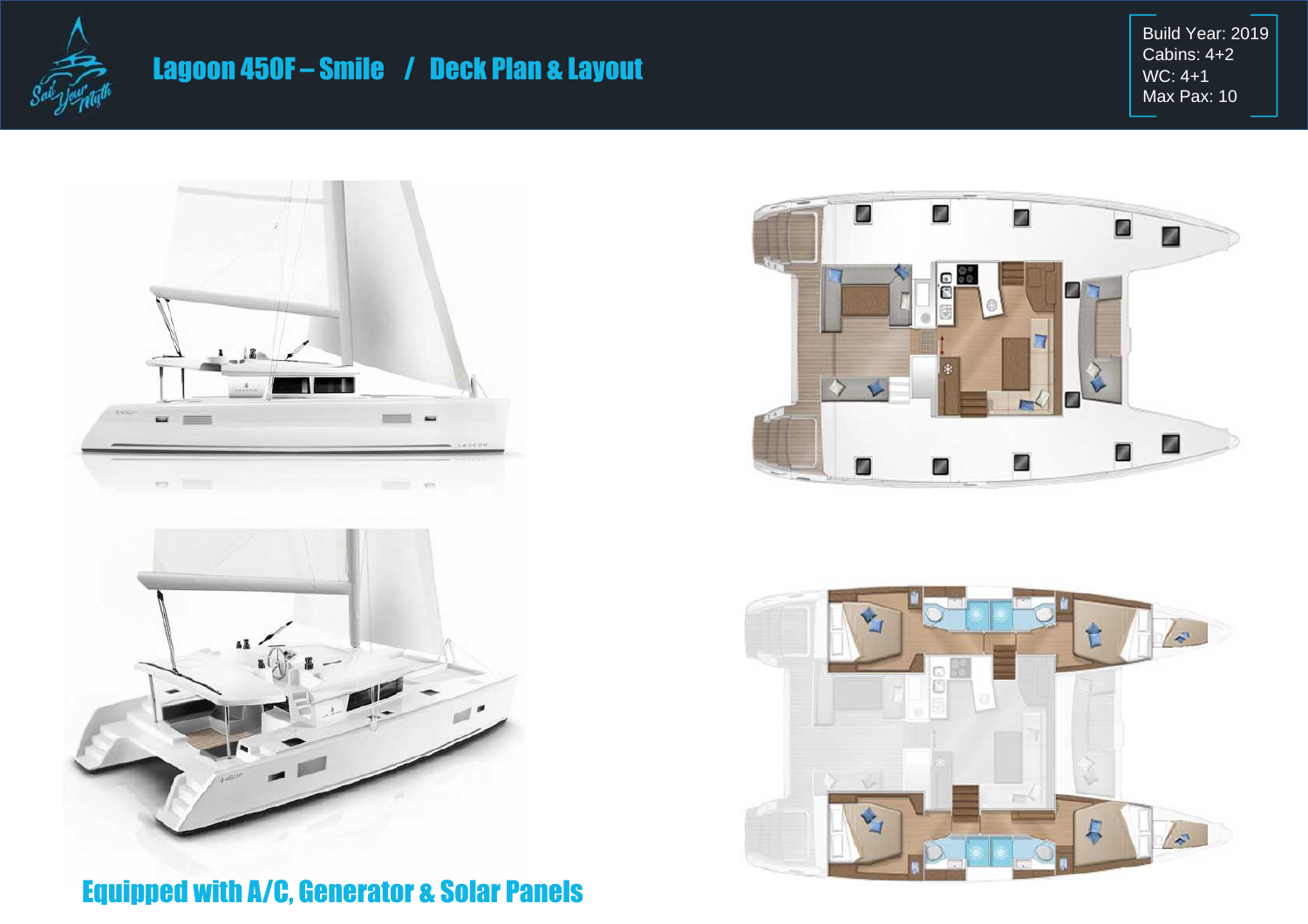

# Lagoon 450F – Marmar / Deck Plan & Layout

Build Year: 2015 Cabins: 4+2 WC: 4+1 Max Pax: 10







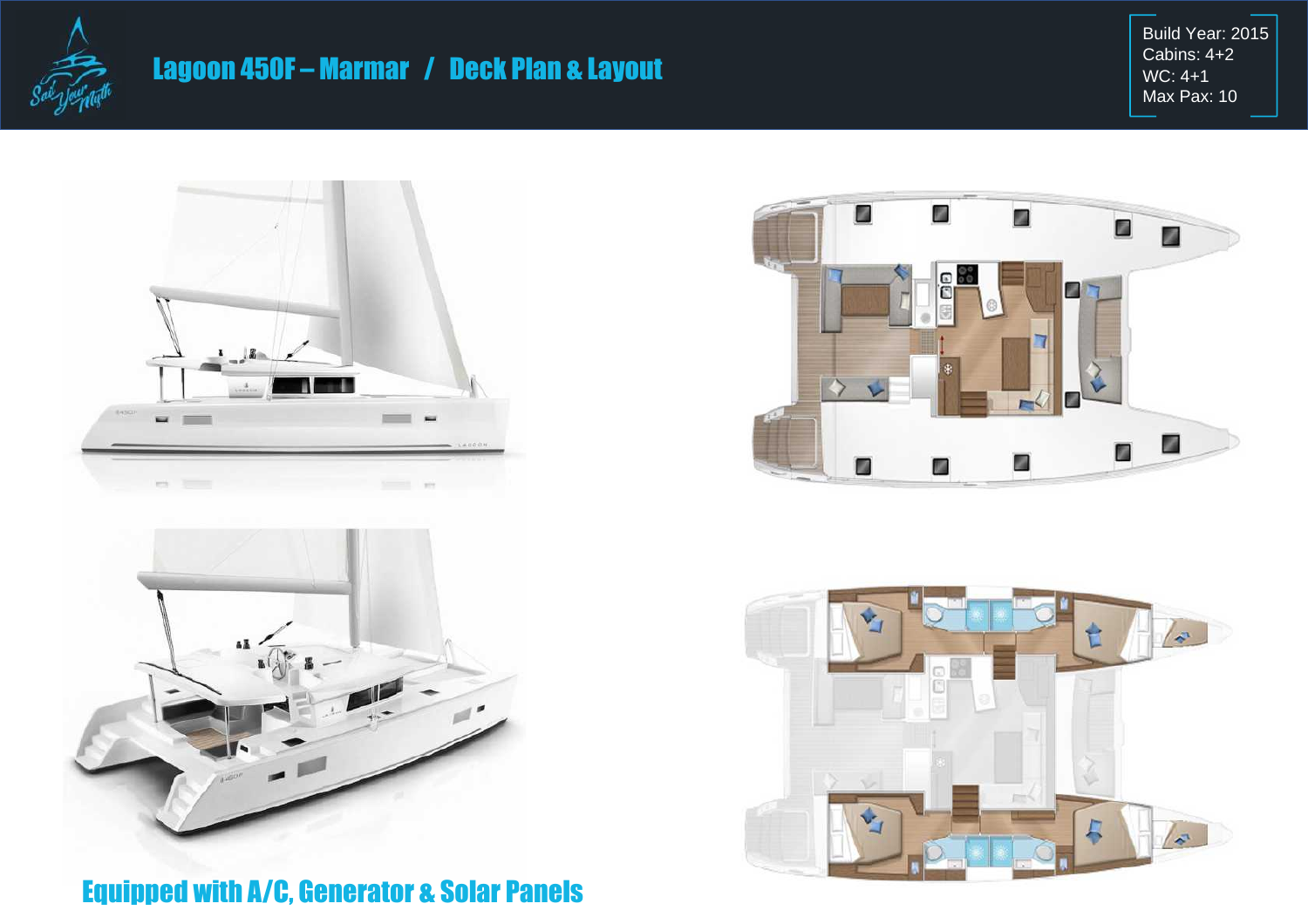

# Lagoon 42 – Sea Hawk / Deck Plan & Layout

Build Year: 2020 Cabins: 4+2 WC: 4+1 Max Pax: 12